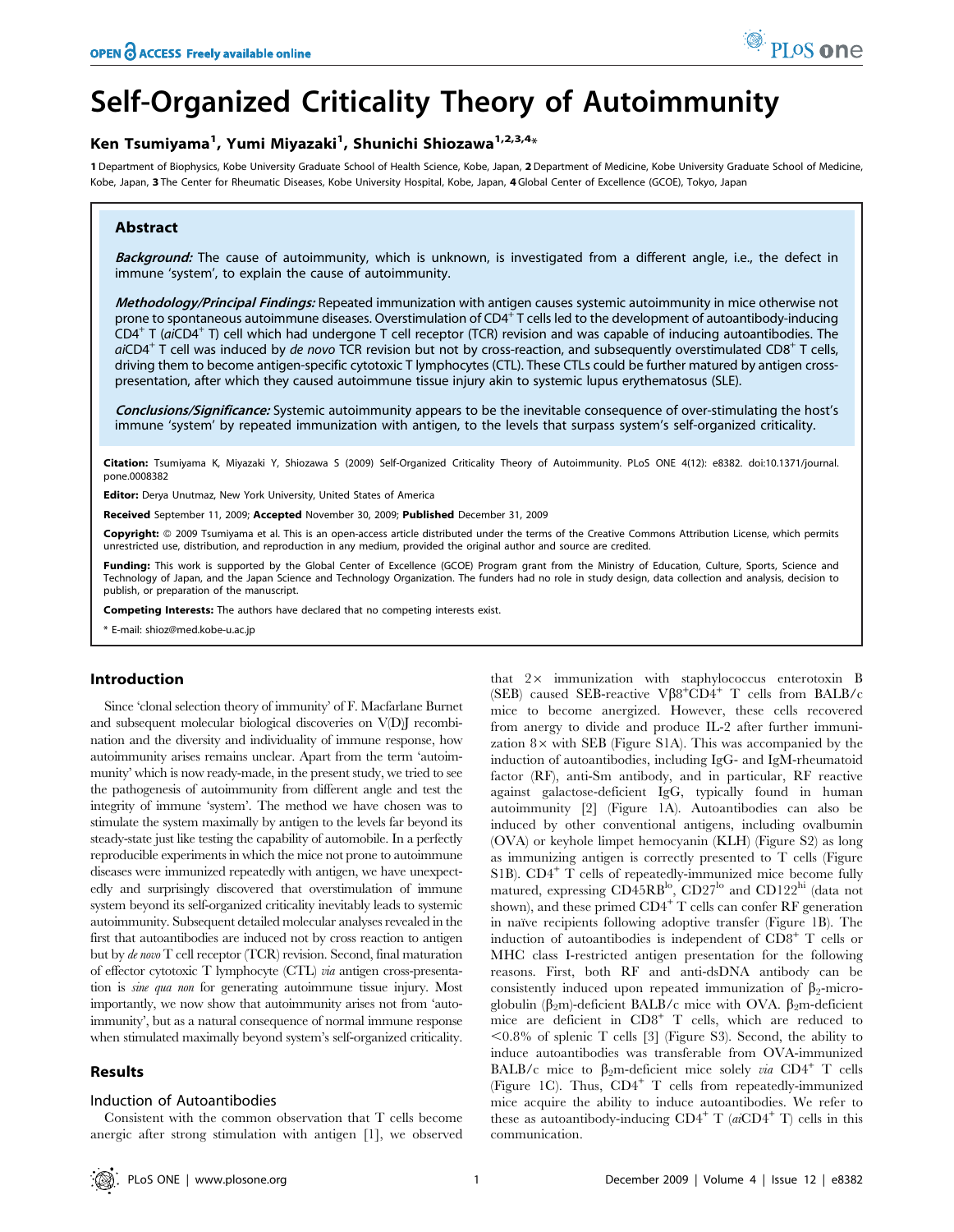

Figure 1. Induction of autoantibodies and proteinuria. BALB/c mice were repeatedly injected i.p. with 25 µg SEB, 500 µg OVA or PBS every 5 d. (A) Serum IgG- and IgM-RFs, anti-galactose-deficient IgG and anti-Sm antibodies were measured using ELISA. The arbitrary unit (AU) of 1.0 is equivalent to the titer obtained from sera of prototypic autoimmune MRL/lpr mice. Data from each mouse are connected by dotted lines. (B) Adoptive transfer of splenic B, T, CD4<sup>+</sup> T or CD8<sup>+</sup> T cells of SEB-, OVA- or PBS-immunized BALB/c mice into naïve BALB/c mice. The recipient mice were given single i.p. injection of 25 µg SEB or 500 µg OVA 24 h after cell transfer, and autoantibodies were measured 2 weeks later. (C) Adoptive transfer of cells from OVA-immunized BALB/c mice into  $\beta_2$ m-deficient mice. doi:10.1371/journal.pone.0008382.g001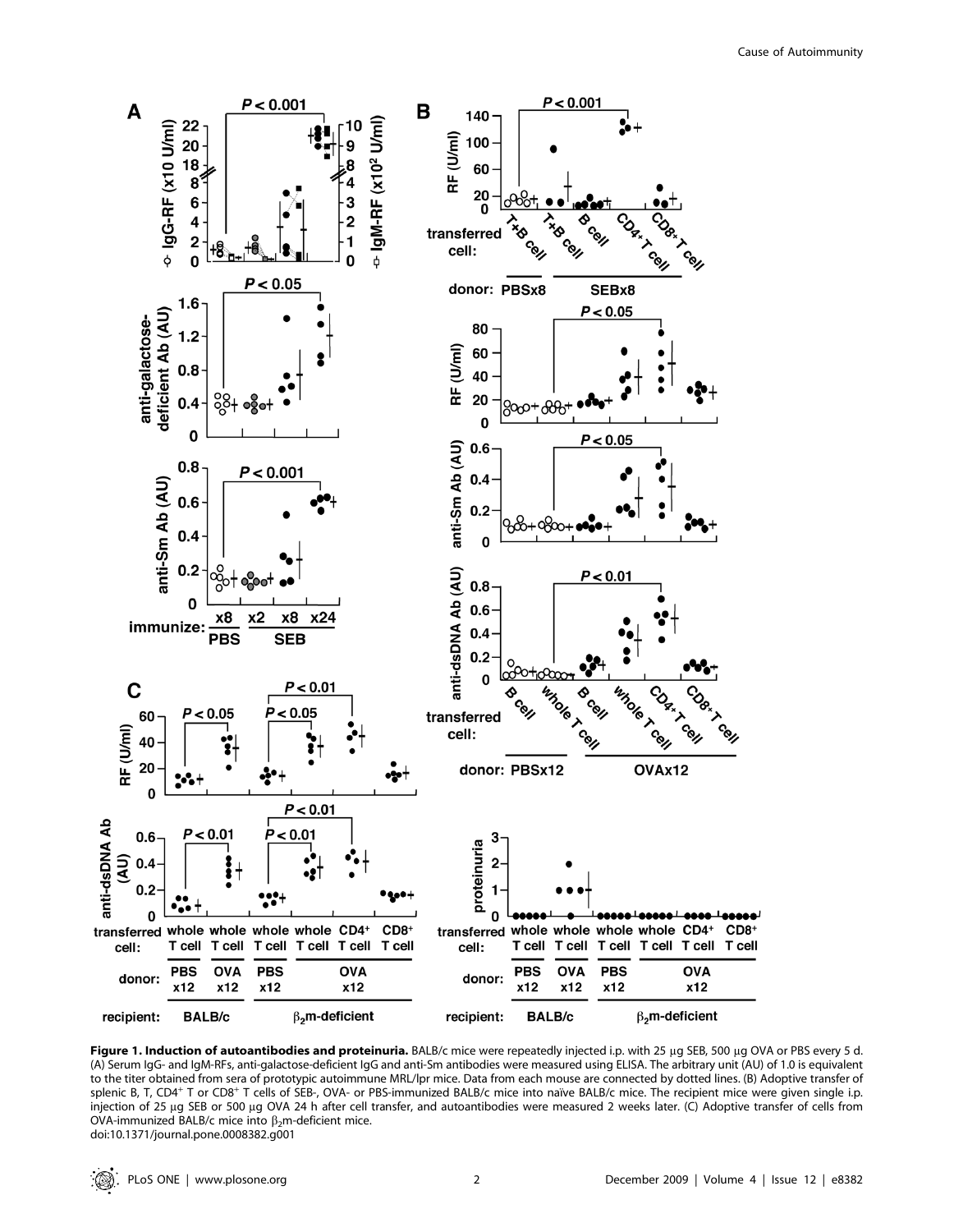#### Mechanism of Autoantibody Induction

To further clarify the characteristics of  $aCD4^+$  T cells, we examined their TCR repertoire by spectratyping of their complementarity determining region 3 (CDR3) [4]. Combinatorial assessment of  $V\beta$  and  $J\beta$  showed that the CDR3 length profiles of CD4<sup>+</sup> splenocytes in mice immunized either  $8 \times$  with PBS or  $2 \times$ with SEB fit a normal Gaussian curve, typical of a diverse and unbiased TCR repertoire (Figure 2A). However, splenocytes, but not thymocytes, from mice immunized  $8 \times$  with SEB showed skewed length profiles, suggesting that TCR revision was in progress at periphery of the spleen. Genes encoding components of the V(D)J recombinase complex were specifically re-expressed in mice immunized  $8\times$  with SEB, including the recombinationactivating genes 1 and 2 (RAG1/2), terminal deoxynucleotidyl transferase (TdT) and surrogate  $TCR\alpha$  chain (pT $\alpha$ ) [5] (Figure 2B). The RAG1 gene is expressed in vivo after immunization  $8 \times$  with



Figure 2. TCR revision upon repeated immunization with antigen. (A) TCR CDR3 length profiles of mice immunized 8 $\times$  with PBS, 2 $\times$  or 8 $\times$ with SEB. TCR repertoire of splenic CD4+ T cell was skewed only after immunization  $8 \times$  with SEB. (B) Expression of V(D)J recombinase complex and related molecules in the spleen of PBS- or SEB-injected BALB/c mice. (C) GFP<sup>+</sup> cells in the Vβ8<sup>+</sup>CD4<sup>+</sup> T population of rag1/gfp knock-in mice. IgG-RF as induced in rag1/gfp knock-in mice after immunization 8x with SEB (lower left). The GFP+ T cell fraction was also increased among Vß8+CD4+ T cells (mean  $\pm$  SD, 4–5 mice/group). (D) TCR $\alpha$  chain revision in the spleen of mice immunized 8 $\times$  with SEB was determined by LM-PCR detection of dsDNA breaks at the RSS flanking the TCRAV2, with PCR-amplified TCRa constant region (TCRAC) as a DNA quality control. doi:10.1371/journal.pone.0008382.g002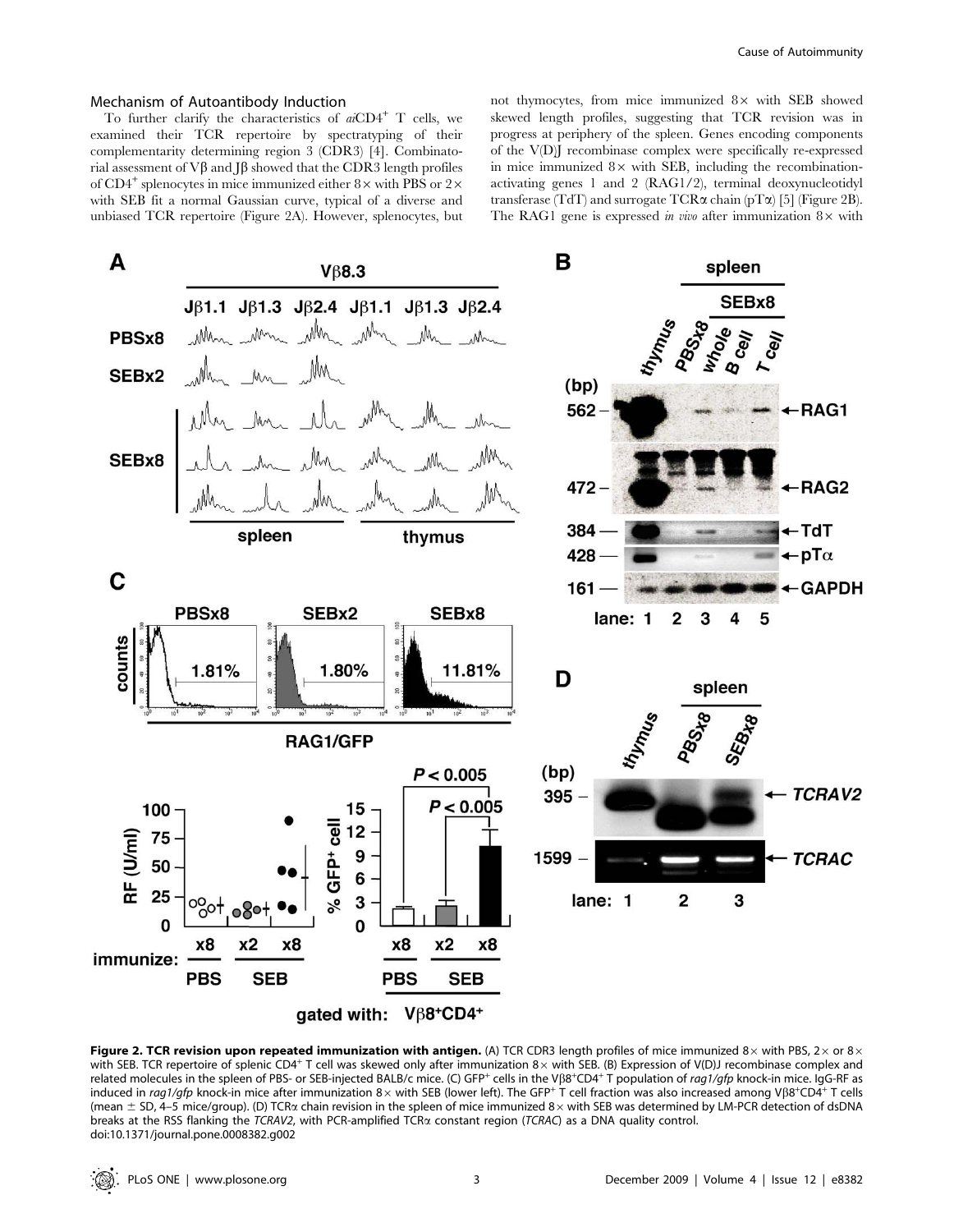SEB in rag1/gfp knock-in mice [6] (Figure 2C). In these mice, serum RF was increased in conjunction with an increase of GFPexpressing  $V\beta8^+CD4^+T$  cells in the spleen. To directly prove that V(D)J recombination took place at the periphery in spleen, we used ligation-mediated PCR (LM-PCR) to detect blunt-end DNA fragments harboring a rearranged coding V region flanked by recombination signal sequences (RSS) [7,8]. We identified rearranged intermediates corresponding to the  $TCR\alpha$  variable region 2 (*TCRAV2*) in the splenocytes of mice immunized  $8 \times$  with SEB (Figure 2D). These findings indicate that repeated immunization with conventional antigen can induce the generation of  $aiCD4^+$  T cells which have undergone TCR revision and are capable of stimulating B cells [9]. This observation is in line with previous findings showing that such somatic mutations occur often in lymphocytes, a process which is considered to be a major stochastic element in the pathogenesis of autoimmunity [10,11]. Thus, overstimulation of  $CD4^+$  T cells by repeated immunization with antigen and induction of full maturation inevitably leads to the generation of  $aiCD4^+$  T cells which have undergone TCR revision and are capable of inducing autoantibodies. Importantly, the present study shows that such  $aiCD4^+$  T cells are induced by de novo TCR revision but not by cross-reaction to antigen.

#### Induction of Autoimmune Tissue Injury

Repeated immunization with OVA can also lead to autoimmune tissue injury and the production of autoantibodies reactive against IgG, Sm and dsDNA (Figure 3 and Figure S2A). Serum immune complex (IC), proteinuria, and the deposition of IC and  $OVA$  in the kidney were noted in mice immunized  $12 \times$  with  $OVA$ (Figure 3A). Typical diffuse proliferative glomerular lesions were seen in the kidney, and these glomeruli were infiltrated with CD8<sup>+</sup> T cells. These observations resemble the clinical features observed in lupus patients, who typically exhibit an increase in CD8<sup>+</sup> T cells in the peripheral blood and infiltration of  $CD8<sup>+</sup>$  T cells in kidney [12,13]. Immunization of mice  $12\times$  with OVA led to reexpression of the V(D)J recombinase complex and enlargement of the spleen (Figure S4A), and an increase in anti-dsDNA antibody, which is uniquely linked to autoimmune tissue injury in lupus nephritis [14] (Figure S2A). Pathological findings included diffuse membranous (wire-loop) and/or proliferative glomerulonephritis in the kidney (Figure 3A), infiltration of plasma cells around hepatic bile ducts (Figure S4B), enlarged lymphoid follicles with marked germinal center in spleen (Figure S4B), occasional lymphocyte infiltration into the salivary glands (data not shown), lymphoid cell infiltration into the thyroid, and perivascular infiltration of neutrophils and macrophages into the skin dermis of the auricle (Figure S4B). The lupus band test, diagnostic of SLE, was positive in the skin at the epidermal-dermal junction (Figure 3B).

#### Mechanism of Autoimmune Tissue Injury

It has been shown previously that  $IFN\gamma$  is increased in association with autoimmune tissue injury [15–17]. Consistent with this, we found that the number of  $IFN\gamma^+ CDB^+$  T cells, but not regulatory T or T helper 17 cells, was increased following immunization  $12\times$  with OVA (Figure 4A and data not shown). We also observed an expansion of IFN<sub>Y</sub>-producing effector/ memory  $CD8<sup>+</sup>$  T cells, which are necessary for adaptive immunity [18] (Figure 4A). These IFN $\gamma$ -producing  $CD8^+$  T cells were observed to have infiltrated into OVA-deposited glomeruli of OVA-immunized mice (Figure 3A). CD8<sup>+</sup> T cells are required for tissue injury based on the following observations. First, the transfer of CD8<sup>+</sup> T cells can induce renal lesions in mice (Figure 4B), as well as the generation of new  $IFN\gamma^+ C D8^+ T$  cells in the spleens of

recipient mice following cell transfer (Figure S5). Second, autoimmune tissue injury is not induced by the transfer of CD8<sup>+</sup> T cells from OVA-immunized wild-type mice into  $\beta_2$ m-deficient mice (Figure 1C). And finally,  $CD8<sup>+</sup>$  T cell transfer must be accompanied by at least a  $1\times$  booster immunization with OVA to induce autoimmune tissue injury in the recipient mice (Figure S6). The findings indicate that full-matured, IFNy-producing effector  $CD8<sup>+</sup>$  T cells are required for the induction of autoimmune tissue injury, provided that the relevant antigen is correctly presented on the target organs. These are well-established characteristic of CTL and not novel. We show, however, that (i) CTL is induced through an immune, but not 'autoimmune', process, and that (ii) autoimmune tissue injury inevitably occurs when CD8<sup>+</sup> T cells are overstimulated to become matured effector CTLs. The latter means that regardless of how CTL is induced, the consequence of CTL over-induction is immune tissue injury.

## Antigen Cross-Presentation

We next show that antigen cross-presentation is required for the induction of CTL and tissue injury. To test this, we co-cultured  $OVA$ -pulsed dendritic cells  $(DC)$  from mice immunized  $12 \times$  with OVA together with T cells from OVA-TCR transgenic DO11.10 mice exclusively expressing OVA-reactive TCR [19]. We show that OVA-reactive  $DO11.10$   $CD8<sup>+</sup>$  T cells are activated upon coculture with OVA-pulsed DCs (Figure 4C and Figure S7). Further, autoimmune tissue injury and the increase in  $\text{IFN}\gamma^{\text{+}}\text{CD}8^{\text{+}}$  T cells, but not of autoantibody generation, were both abrogated by adding chloroquine (CQ), an inhibitor of antigen cross-presentation (Figure 4C). This indicates that antigen cross-presentation is required for the expansion of IFN $\gamma$ -producing CD8<sup>+</sup> T cells and autoimmune tissue injury.

# $aiCD4<sup>+</sup>$  T Cell Helps  $CD8<sup>+</sup>$  T Cell to Induce Tissue Injury

Since CTL appear to play a rather passive role in autoimmunity, we next studied whether or not  $a\text{CD4}^+$  T cell help is required for the induction of autoimmune tissue injury. Since anti-CD4 treatment almost abrogates generation of IFN $\gamma$ -producing  $CD8^+$ T cell and autoimmune tissue injury in OVA-immunized BALB/c mice (Figure S8), to test whether this  $CD4^+$  T cell-mediated help is mediated by  $a_i$ <sup>T</sup> cells or antigen-specific  $T$  cells, we have transferred  $CD4^+$  T cells from mice immunized  $12\times$  with KLH into  $CD4^+$  T-depleted BALB/c mice immunized  $8\times$  with OVA (Figure 4D). Because full-matured IFN $\gamma^+$  CTLs do not develop with less than  $8 \times$  immunization with OVA (Figure S9), this experiment can test the ability of  $aiCD4^+$  T cells that have undergone TCR revision to promote the maturation of OVAspecific CTL. The result showed that both autoimmune tissue injury and OVA-specific  $IFN\gamma^+ C D8^+$  T cells arose in these mice after transfer, indicating that  $aiCD4^+$  T cells with de novo TCR revision are required for the maturation of CD8<sup>+</sup> T cell and autoimmune tissue injury (Figure 4D).

## **Discussion**

The present findings are consistent with the current consensus that  $CD4^+$  T cells normally die *via* activation-induced cell death (AICD) after repeated exposure to a single antigen, while naïve CD4<sup>+</sup> T cells having a 'cross-reactive' TCR with lower affinity can be activated through repeated exposure to the same antigen and survive due to weak TCR signaling, ultimately acquiring autoreactivity [20]. We show here, however, that  $a\ddot{C}D4^+$  T cells are induced not by cross-reaction, but by de novo TCR revision. The  $a\ddot{C}D4^+$  T cells thus generated induce not only autoantibodies but also full-maturation of  $CD8<sup>+</sup>$  T cells leading to autoimmune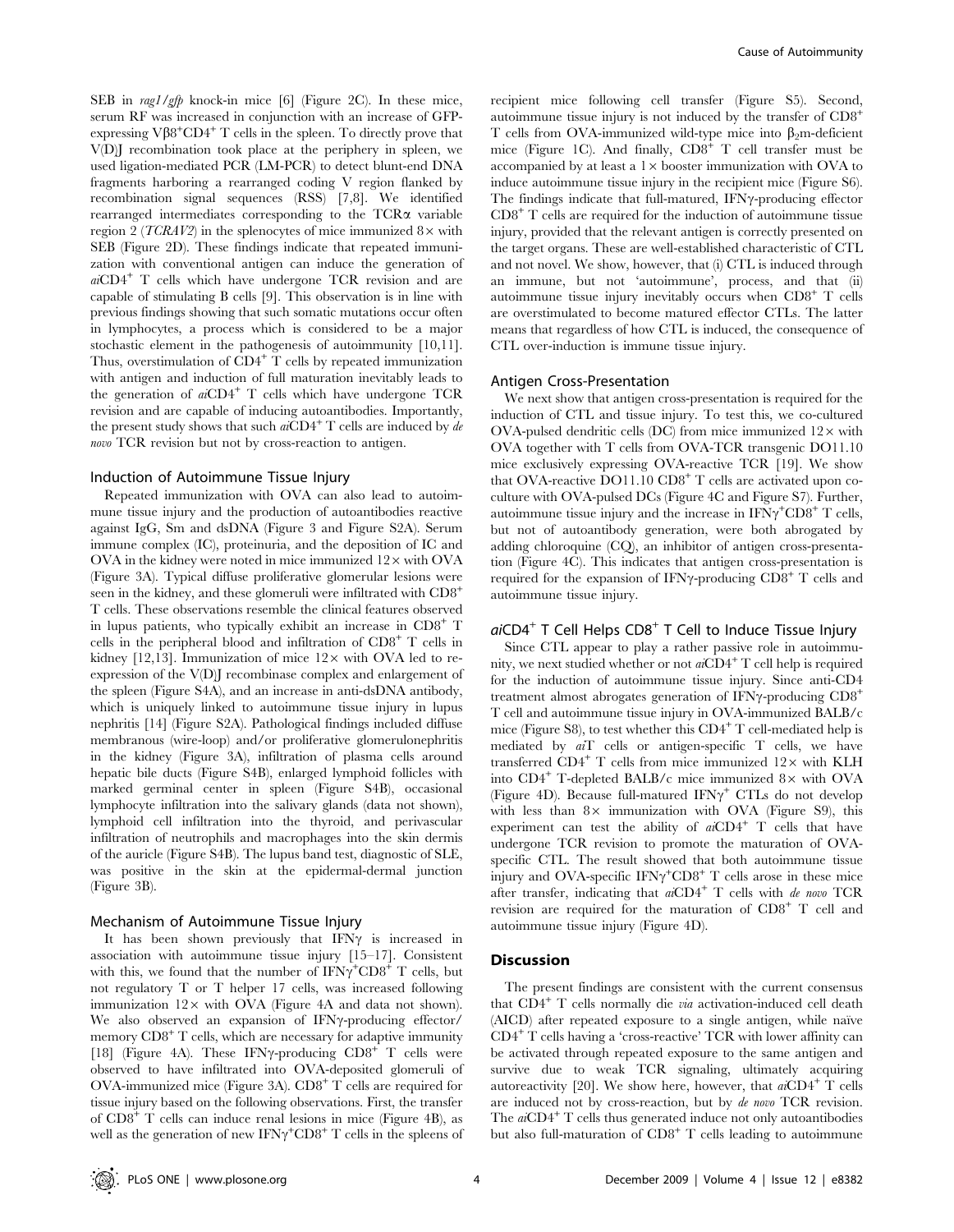





Figure 3. Induction of autoimmune tissue injury. BALB/c mice were injected i.p. with 500 µg OVA every 5 d. (A) Serum IC measured 2 d after final immunization, expressed as AU. Proteinuria assessed 9 d after final immunization: grades 1, 2 and 3 represent 30–100 mg/dl, 100–300 mg/dl and 300-1000 mg/dl of urinary protein, respectively (upper left). Representative histopathology of kidneys from mice immunized 12x with PBS or OVA (lower left) (H&E staining, bar = 20 µm; original magnification  $\times$ 400): glomerular expansion with cellular infiltration including eosinophils seen under the same magnification. Immunohistochemistry for deposited IC, IgG, C3 and OVA (upper right) (bar = 50 µm; original magnification ×200), and cells infiltrated into glomeruli (bar = 20 µm; original magnification ×300), stained in serial tissue sections using anti-CD8 $\alpha$  (53–6.7) and anti-IFN $\gamma$  (R4-6A2) monoclonal antibodies, in the specimens of mice immunized  $12\times$  with OVA (lower right). (B) Lupus band test stained with anti-IgG and anti-C3 antibodies (bar = 20 µm; original magnification  $\times$ 400). doi:10.1371/journal.pone.0008382.g003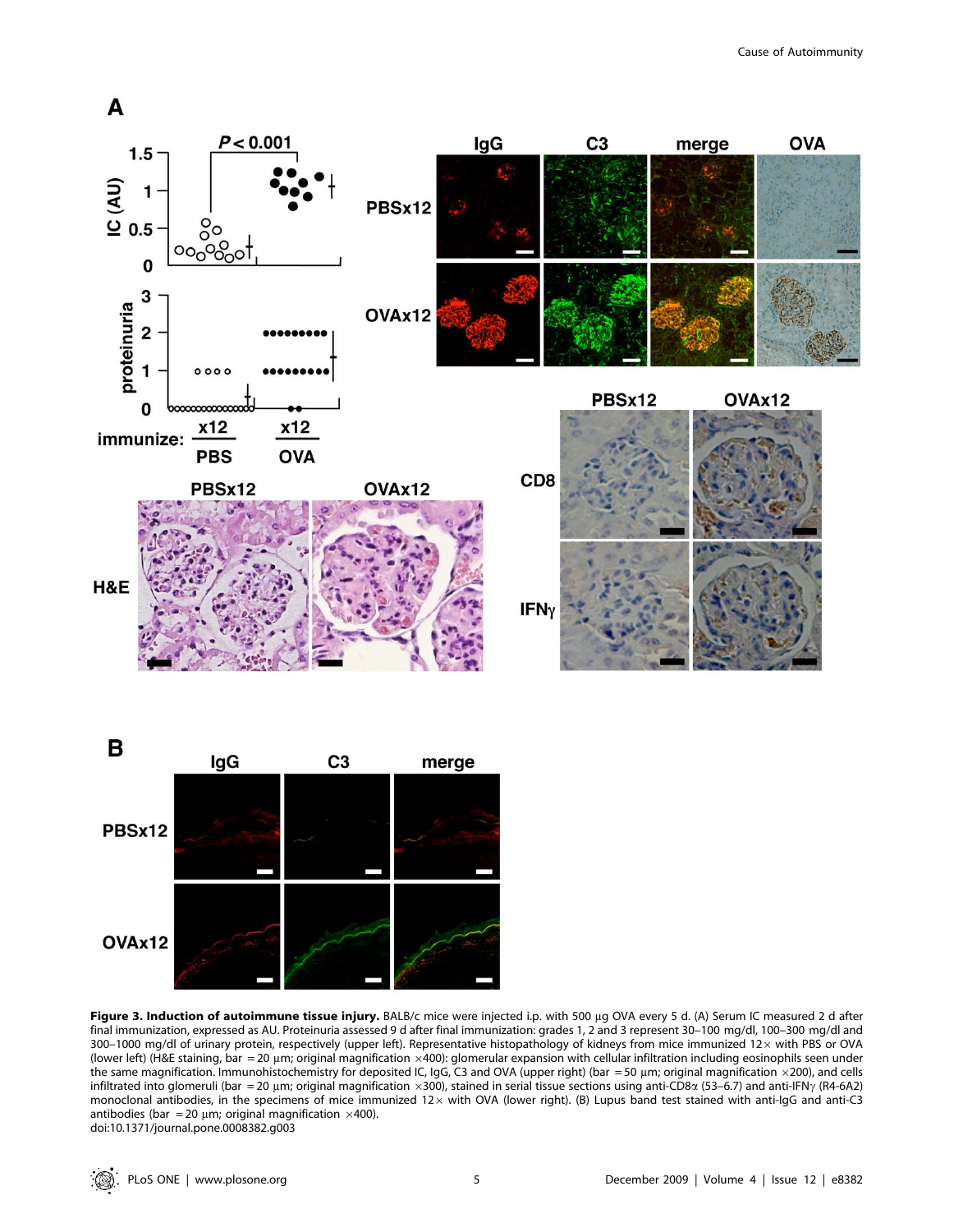

Figure 4. Expansion of CD8<sup>+</sup> T cells and antigen cross-presentation. (A) Spleen cells stimulated with 50 ng/ml phorbol myristate acetate (PMA) and 500 ng/ml ionomycin for 4 h in the presence of brefeldin A (10 µg/ml) and stained for intracellular IFN $\gamma$  (upper). Subsets of CD8<sup>+</sup> T cells categorized into naive (CD44<sup>low</sup>CD62L<sup>high</sup>), effector (CD44<sup>high</sup>CD62L<sup>low</sup>), and memory (CD44<sup>high</sup>CD62L<sup>high</sup>) fractions (middle). Flow cytometry of IFN<sub>7</sub><sup>+</sup> cells within naïve or effector/memory CD8<sup>+</sup> T cell populations. Spleen cells were separated into naïve (CD44<sup>low)</sup> and effector/memory (CD44<sup>high</sup>) cells using CD44 MACS beads, and IFN $\gamma^+$  cells within the CD8<sup>+</sup> T population was evaluated (lower). (B) Adoptive transfer of splenocytes of OVA-immunized BALB/c mice into naïve recipients. The recipients were injected with 500 µg OVA 24 h after cell transfer, and proteinuria examined 2 weeks later. (C) Cross-presentation of OVA to CD8<sup>+</sup> T cells. Splenic CD11c<sup>+</sup> DC from OVA-immunized or control mice were incubated in the presence (OVA(+)) or absence (OVA(-)) of 1 mg/ml OVA with or without chloroquine (CQ) (20 µg/ml) for 3 h, followed by a co-culture with KJ1-26<sup>+</sup>CD8<sup>+</sup> T cells of DO11.10 transgenic mice for 24 h to examine surface expression of CD69 (upper). Inhibition of cross-presentation in vivo by administration of 250 µg CQ per mouse 3 h prior to immunization with OVA or PBS. IFN $\gamma^+$ CD8<sup>+</sup> T cells (middle), autoantibodies and proteinuria (lower) after 12× immunization. (D) Requirement of autoantibody-inducing CD4+ T cells for CD8+ T cell-mediated autoimmune tissue injury. BALB/c mice were immunized 12 x with KLH, and CD4<sup>+</sup> T cells were isolated using MACS beads. Cells were transferred into the anti-CD4 antibody-treated recipient mice immunized 8 $\times$  with OVA. Percent matured CTL, i.e., IFN $\gamma^+$ CD8+ T cells, and proteinuria were measured 2 weeks after booster immunization 1 $\times$  with KLH. doi:10.1371/journal.pone.0008382.g004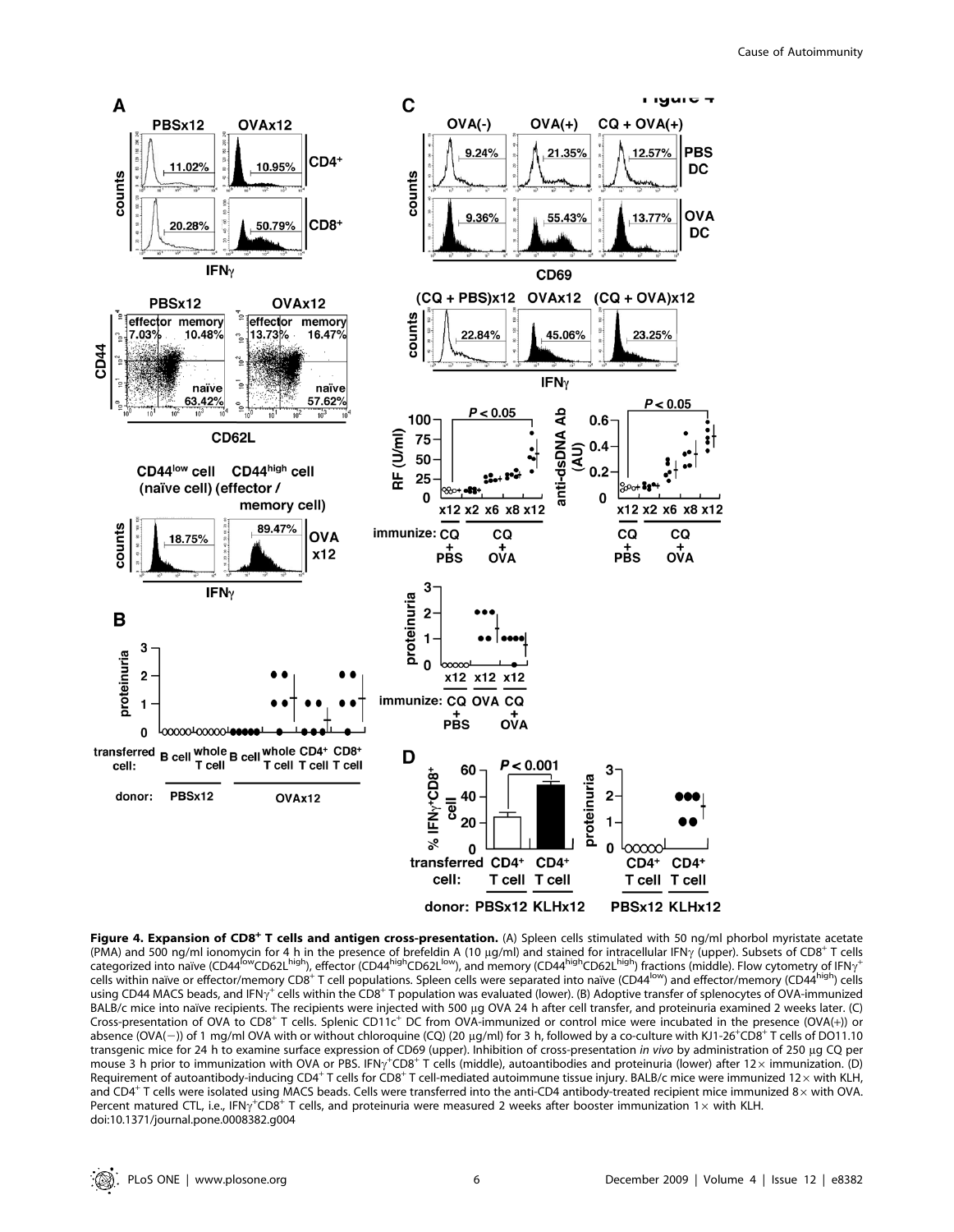tissue injury akin to human SLE. Thus, induction of  $aiCD4^+$  T cells is a critical step, and subsequent induction of effector CTL is a critical next step in the development of autoimmunity [21,22]. The question of how autoimmunity is triggered can therefore be deduced to the quantitative response of host against immunizing antigen, i.e., the ability of host to present and/or cross-present antigen. It then follows that the ability of certain antigens such as measles virus to cause autoimmunity may be due to their ability, in conjunction with its ability to present antigen, to overstimulate  $CD4^+$  and/or  $CD8^+$  T cells of certain hosts beyond integrity of their immune system. Living organisms are constantly exposed to a broad range of environmental antigens, as exemplified by the recent re-emergence of measles virus infection among a subpopulation of Japanese young adults who were not vaccinated against the virus. We therefore conclude that systemic autoimmunity necessarily takes place when host's immune 'system' is overstimulated by external disturbance, i.e., repeated exposure to antigen, to the levels that surpass system's self-organized criticality, and propose here 'self-organized criticality theory' explaining the cause of autoimmunity.

## Materials and Methods

## Ethics Statement

This study was approved by the Institutional Animal Care and Use Committee and carried out according to the Kobe University Animal Experimental Regulations.

#### Reagents

APC (allophycocyanin)-conjugated antibody against CD4 (RM4-5), and PE-conjugated antibodies against CD62L (MEL-14), CD69 (H1.2F3) and were purchased from BioLegend (San Diego, CA); FITC-conjugated antibodies against CD44 (IM7.8.1) and DO 11.10 clonotypic TCR (KJ1-26) and PE-conjugated rat IgG1 isotype control from CALTAG Laboratories (Burlingame, CA); PE-Cy5 (phycoerythrin-cyanin 5)-conjugated antibody against CD8 $\alpha$  (53-6.7), PE-conjugated antibodies against V $\beta$ 8 TCR (F23.1) and IFN $\gamma$  (XMG1.2) from BD PharMingen (San Diego, CA).

#### Animal Studies

Animal studies with BALB/c female mice (Japan SLC, Inc., Hamamatsu, Japan) and DO11.10 TCR transgenic mice [19] (Jackson Laboratory, Bar Harbor, ME),  $\beta_2$ m-deficient mice [3] and rag1/gfp knock-in mice [6] of BALB/c background were performed with the approval of the Institutional Review Board. Mice  $(8 \text{ weeks-old})$  were immunized with  $25 \mu g$  SEB (Toxin Technologies, Sarasota, FL), 500 µg OVA (grade V; Sigma, St. Louis, MO), 100 µg KLH (Sigma) or PBS by means of i.p. injection every 5 d.

Frozen sections of kidney and dermis were stained for C3, IgG or OVA using goat anti-C3 (Bethyl laboratories, Inc., Montgomery, TX) and Alexa Fluor 488-conjugated anti-goat IgG antibodies (Molecular Probes, Eugene, OR), Alexa Fluor 594-conjugated anti-mouse IgG antibody (Molecular Probes), or rabbit anti-OVA antibody (Sigma). For CD8 or IFN $\gamma$  staining, paraffin-embedded sections of kidney were stained with rat antibodies against CD8a (53-6.7; BD PharMingen) or IFN $\gamma$  (R4-6A2; BD PharMingen), followed by reaction with VECTASTAIN Elite ABC rat IgG kit (Vector, Burlingame, CA).

To detect intracellular IFN $\gamma$ , cells  $(1 \times 10^6$ /ml) were stimulated with 50 ng/ml phorbol myristate acetate (PMA; Sigma) and 500 ng/ml ionomycin (Sigma) in the presence of brefeldin A (10 mg/ml; Sigma). After 4 h, cells were stained with anti-CD8 antibody, followed by fixation with 2% formaldehyde, permeabilization with  $0.5\%$  saponin (Sigma) and stained for IFN $\gamma$ .

For adoptive cell transfer, B, T,  $CD4^+$  T and  $CD8^+$  T cells were isolated from spleens to  $>90\%$  purity using MACS beads (Miltenyi Biotec, Germany). The cells were transferred into naïve BALB/c or  $\beta_2$ m-deficient mice via i.p. (5×10<sup>6</sup>/mouse) or i.v.  $(2.5 \times 10^7$ /mouse) injection. The recipients received a single i.p. injection of 25  $\mu$ g SEB or 500  $\mu$ g OVA 24 h after cell transfer, and sera, urine and organ of recipients were studied 2 weeks afterwards.

 $BALB/c$  mice were injected i.p. with 200  $\mu$ g anti-CD4 antibody  $(GK1.5; Biolegend)$  to deplete  $CD4^+$  T cell 24 h after immunization  $8\times$  with OVA. Four days later, CD4<sup>+</sup> T cells from mice immunized  $12\times$  with KLH were transferred to the CD4<sup>+</sup> T-depleted mice. The recipient mice received a single i.p. injection of 100 mg KLH 24 h after the cell transfer.

#### Assay for Mediators

Sera were assayed for anti-Sm antibody using Sm antigen (ImmunoVision, Springdale, AR), RF (Shibayagi Co., Gunma, Japan), RF for galactose-deficient IgG (Eisai Co., Ltd., Tokyo, Japan) and anti-dsDNA antibody using dsDNA (Worthington Biochemical Co., Lakewood, NJ) after digestion by S1 nuclease (Promega, Madison, WI). Serum IC was detected using goat anti-C3 antibody (Bethyl Lab.).

#### CDR3 Length Spectratyping

cDNAs from thymocytes and CD4<sup>+</sup> splenocytes were subjected to PCR amplification using  $C\beta$ - and V $\beta$ 8-specific primers. Amplified products were subjected to run-off reactions using three fluorophore-labeled  $J\beta$  primers,  $J\beta$ 1.1,  $J\beta$ 1.3 and  $J\beta$ 2.4, and analyzed by GeneScan software (Perkin-Elmer Applied Biosystems, Emeryville, CA) [4].

## RT-PCR

Total RNA was reversely transcribed to cDNA and amplified by PCR [23]. The products were fractionated by electrophoresis and transferred to nylon membranes (Roche Diagnostics, Mannheim, Germany). The membranes were hybridized to fluorescein endlabeled probes and visualized by alkaline phosphatase (ALP)-labeled anti-fluorescein antibody and Gene Images CDP-Star chemiluminescence reaction (Amersham Pharmacia Biotech, Piscataway, NJ). The primers and probes were: 5'-CCAAGCTGCAGACATTC-TAGCACTC-3' (forward), 5'-CAACATCTGCCTTCACGTCG-ATCC-3' (reverse) and 5'-AACATGGCTGCCTCCTTGCCG-TCTACCCT-3' (probe) for RAG1 [24]; 5'-CACATCCACAAG-CAGGAAGTACAC-3' (forward), 5'-GGTTCAGGGACATCT-CCTACTAAG-3' (reverse) and 5'-GCAATCTTCTCTAAAGA-TTCCTGCTACCT-3' (probe) for RAG2 [24]; 5'-GAACAAC-TCGAAGAGCCTTCC-3' (forward), 5'-CAAGGGCATCCGT-GAATAGTTG-3' (reverse) and 5'-ATTCGGTCACCCACATT-GTGGCAGAGAAC-3' (probe) for TdT; 5'-CAACTGGGTCAT-GCTTCTCC-3' (forward), 5'-TGGCTGTCGAAGATTCCC-3' (reverse) and 5'-CCGTCTCTGGCTCCACCCATCACACTG-CT-3' (probe) for  $pT\alpha$ .

# LM-PCR

DNA (1  $\mu$ g) was ligated to 20  $\mu$ M BW linker using T4 ligase (Takara Bio Inc., Shiga, Japan) [25]. Primary PCR was performed using 200 ng ligated DNA, BW-1HR primer (5'-CCGGGA-GATCTGAATTCGTGT-3') [24], primer specific for 3' flanking sequence of TCRAV2 (5'-AGATGATACAGAGACAAAAATGT-GAGC-3') and 2 U of AmpliTaq Gold DNA polymerase (Applied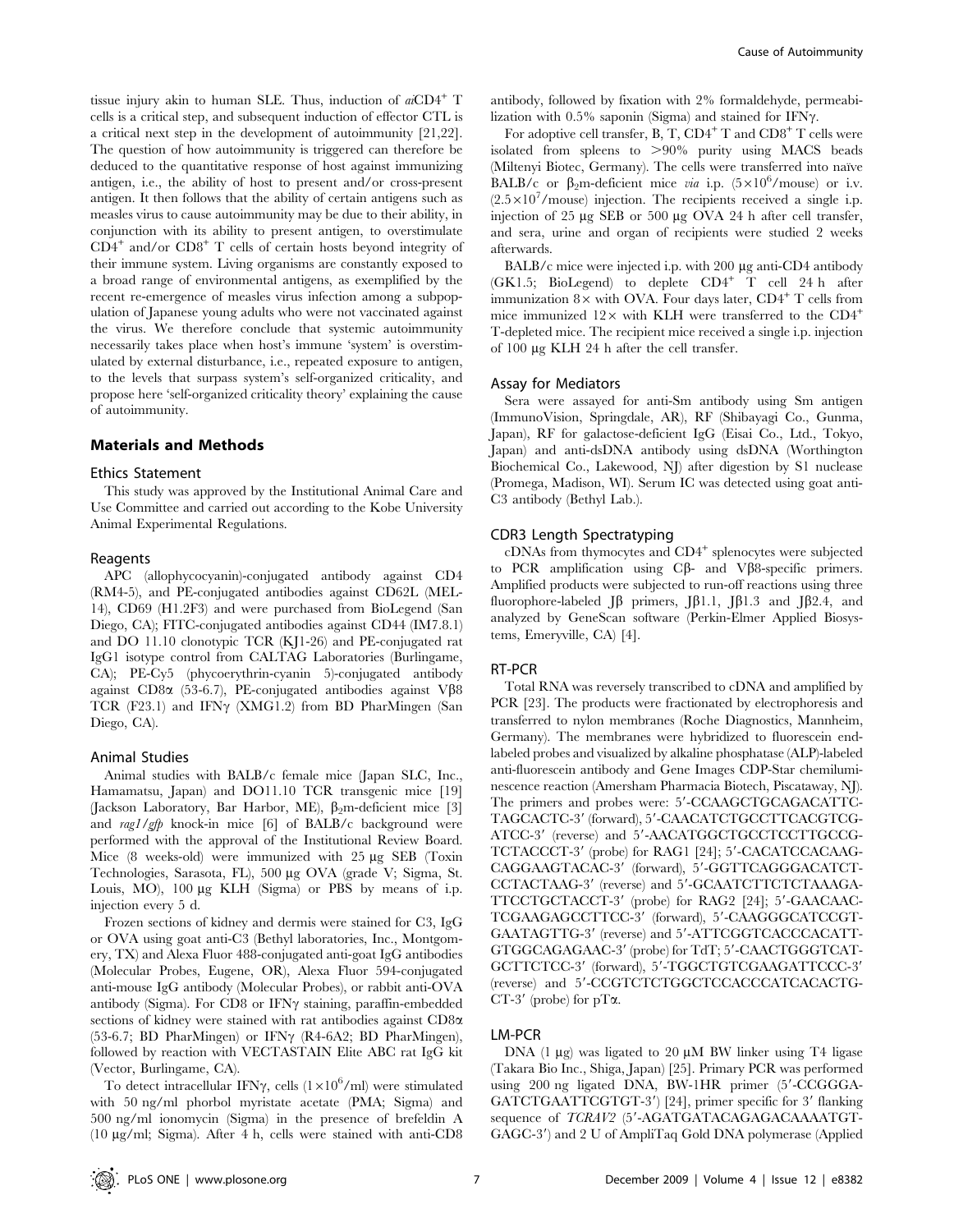Biosystems, Foster City, CA). A second PCR was performed using 1 ml of the first PCR product (diluted 1/100), BW-1HR, and nested primer specific for  $3'$  flanking sequence of  $TCRAV2$  ( $5'$ -TATTGTG-GATGCTAACAAGTGCTTTC-3'). Amplified DNA was transferred to membranes and visualized using fluorescein end-labeled probe specific for TCRAV2 (5'-TAACATAAGAATGCACCGCT-TACACC-3') and ALP-labeled anti-fluorescein antibody. Primers for control  $TCRAC$  region were amplified using the primers  $5'$ -CAGAACCCAGAACCTGCTGTG-3' and 5'-ACGTGGCAT- $CACAGGGAA-3'$ . Nomenclature of the  $TCRA$  gene segments was according to the ImMunoGeneTics (IMGT) database (http:// imgt.cines.fr).

## Antigen Cross-Presentation

OVA-reactive CD8<sup>+</sup> T cells were isolated from spleens of DO 11.10 mice using MACS beads (Miltenyi Biotec). CD11c<sup>+</sup> DCs (4×10<sup>5</sup>/well) were isolated using MACS beads (Miltenyi Biotec) and incubated with 1 mg/ml OVA for 3 h, then co-cultured with DO11.10  $CD8^+$  T (KJ1-26<sup>+</sup>CD8<sup>+</sup>) cells (2×10<sup>5</sup>/well) for 24 h, and the expression of CD69 on DO11.10 CD8<sup>+</sup> T cells was examined. IL-2 and IFN $\gamma$  in culture supernatants were measured by ELISA (Biosource, Camarillo, CA).

To inhibit cross-presentation, mice were immunized in vivo with  $250 \mu$ g of chloroquine (Sigma) 3 h prior to immunization with 500 mg OVA or PBS every 5 d. Presence of autoantibodies was analyzed 2 d after each immunization, and proteinuria and  $IFN\gamma^+CD8^+$  T cells were examined 9 d after the final immunization.

#### Statistical Analysis

Statistical analyses were performed using Student's  $t$  test, and the data are expressed as the mean  $\pm$  SD.

# Supporting Information

Figure S1 Induction of autoantibodies depends on correct presentation of antigen to T cells. (A) BALB/c mice were repeatedly injected i.p. with 25 µg of SEB or PBS every 5 d. Sorted VB8<sup>+</sup>CD4<sup>+</sup>splenocytes obtained 9 d after the final immunization were stimulated in vitro with plate-bound  $2 \mu g/ml$ anti-CD3 (145-2C11; Cederlane, Ontario, Canada) and 5 µg/ml anti-CD28 (37.51; BD PharMingen) antibodies for 24 h. Culture supernatant assayed for IL-2 (mean  $\pm$  SD, 5 mice/group), or the cells were labeled with carboxyfluorescein diacetate succinimidyl ester (CFSE; Molecular Probes) and further cultured for 72 h followed by flow cytometry. (B) Requirement of correct antigen presentation for induction of RF. Induction of RF after immunization  $8 \times$  with SEB in B10.D2 and BALB/c mice (efficient in presenting SEB) and in C57BL/6 (B6) mice (inefficient in presenting SEB).

Found at: doi:10.1371/journal.pone.0008382.s001 (1.17 MB TIF)

Figure S2 Generation of autoantibodies after repeated immunization with antigen. (A) The 8 week-old BALB/c mice were injected i.p. with 500 µg OVA every 5 d, and serum RF and anti-Sm, and anti-dsDNA antibodies (upper), and serum IgG and anti-OVA antibodies (lower) were quantified by ELISA 2 d after respective immunization. An arbitrary unit (AU) of 1.0 is the equivalent titer in sera of MRL/lpr mice. Serum IgG was quantified by ELISA (Bethyl Laboratories), and anti-OVA antibody was quantified using mouse anti-OVA monoclonal antibody (OVA-14; Sigma) as reference. (B) BALB/c mice were immunized i.p. with 100 µg KLH every 5 d. Serum RF and anti-Sm antibodies were measured by ELISA 2 d after respective

immunization, AU  $1.0$  = equivalent detected in sera of MRL/lpr mice.

Found at: doi:10.1371/journal.pone.0008382.s002 (1.00 MB TIF)

Figure S3 Induction of autoantibodies in CD8<sup>+</sup> T cell-deficient mice.  $\beta_2$ m-deficient mice were immunized with 500 µg OVA *via* i.p. injection every 5 d, and IgG-RF, anti-dsDNA antibody, and proteinuria were measured.

Found at: doi:10.1371/journal.pone.0008382.s003 (0.69 MB TIF)

Figure S4 Expression of V(D)J recombinase complex and histopathology of OVA-immunized BALB/c mice. (A) Expression of V(D)J recombinase complex after immunization  $12\times$  with OVA as detected using RT-PCR (upper left).  $GFP^+$  cells in the  $CD4^+$  T cell of rag1/gfp knock-in mice after immunization  $12\times$  with OVA (lower left). Appearance and weights of spleens and a representative low-magnification view of the spleens from PBS- and OVAimmunized mice (right, mean  $\pm$  SD, 9 mice/group). Enlarged lymphoid follicles with marked germinal centers were seen in mice immunized with OVA (H&E staining, bar =  $200 \mu m$ ; original magnification  $\times$ 20). (B) Representative renal and extra-renal histopathology in the mice immunized  $12\times$  with OVA. A wireloop-like massive membranous glomerulonephritis in the kidney (upper left) (PAS staining, bar = 20  $\mu$ m; original magnification  $\times$ 400), plasma cell infiltrates around bile ducts (upper middle) (bar  $= 20 \mu m$ ; original magnification  $\times 400$ ), expansion of lymphoid follicle in the white pulp of spleen (upper right) (bar  $= 200 \mu m$ ; original magnification  $\times$ 40), focal infiltrates of mononuclear cells to thyroid (lower left) (bar = 50  $\mu$ m; original magnification ×100), and diffuse infiltration of inflammatory cells into auricular subcutaneous tissue (upper right) (bar =  $50 \mu m$ ; original magnification  $\times 200$ ).

Found at: doi:10.1371/journal.pone.0008382.s004 (6.01 MB TIF)

**Figure S5** The de novo generation of IFN $\gamma$ -producing CD8<sup>+</sup> T cells in recipient mice after cell transfer. Percentage of  $IFN\gamma^+$  cells within the  $CD8<sup>+</sup>$  T population of the recipient mice was examined 2 weeks after cell transfer (mean  $\pm$  SD, 5 mice/group).

Found at: doi:10.1371/journal.pone.0008382.s005 (0.73 MB TIF)

Figure S6 Transfer of the ability to induce anti-ds DNA antibody or tissue injury by transfer of  $CD4^+$  or  $CD8^+$  T cells, respectively. Adoptive transfer of cells from OVA-immunized mice into naïve BALB/c mice, with or without  $1 \times$  booster injection of OVA (500 μg, 24 h post-transfer). Autoantibodies and proteinuria measured 2 weeks later.

Found at: doi:10.1371/journal.pone.0008382.s006 (0.70 MB TIF)

Figure S7 Antigen-specific activation of T cells and the expression of MHC class I on DC. (A) Spleen cells were cultured with or without 1 mg/ml of OVA for 24 h, and the expression of CD69 on  $CD4^+$  T or  $CD8^+$  T cells was examined by flow cytometry. (B) DC from PBS- or OVA-immunized mice (PBS DC or OVA DC) were incubated in the presence or absence of chloroquine  $(CQ)$  (20  $\mu$ g/ml) for 2 h and OVA (1 mg/ml) for 3h. OVA- and/or CQ-pulsed DCs were stained with biotinconjugated anti-H-2 $k^d$  antibody (SF1-1.1; BD PharMingen) and PE-conjugated streptavidin (BioLegend).

Found at: doi:10.1371/journal.pone.0008382.s007 (1.62 MB TIF)

Figure S8 Requirement of  $CD4^+$  T cell help for inducing autoimmune tissue injury. The mice were depleted of CD4<sup>+</sup> T cells by treatment with  $200 \mu$ g anti-CD4 antibody (Ab) (GK1.5; BioLegend) 24 h prior to  $6 \times$ ,  $9 \times$  and  $12 \times$  immunization with OVA. Control mice were injected with 200 mg rat IgG (CALTAG Lab.). (A) A representative flow cytometry plot showing that CD4+ T cells were depleted to  $5.56 \pm 2.30\%$  in the spleen and